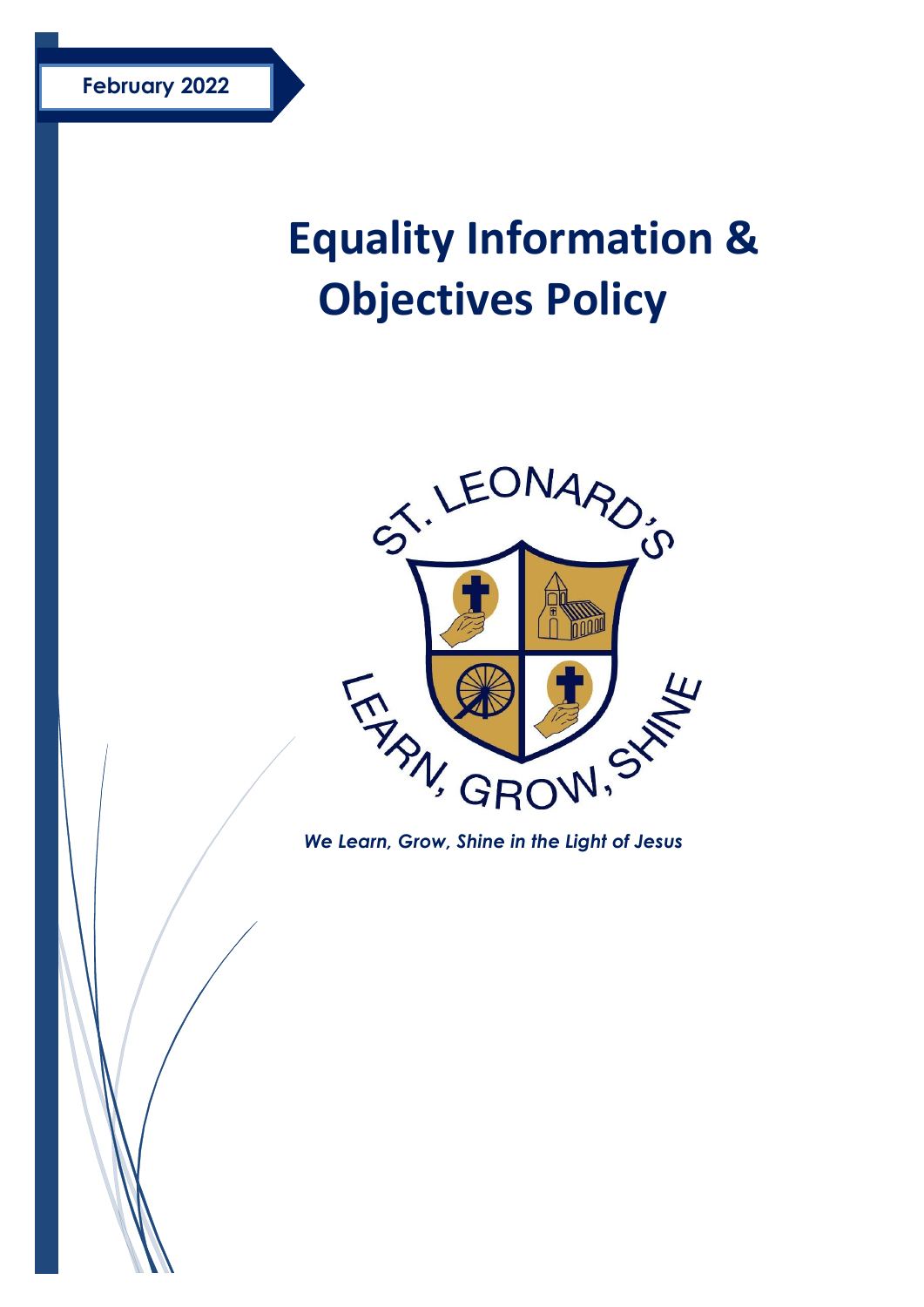## **1. Aims**

Our school aims to meet its obligations under the public sector equality duty by having due regard to the need to:

- Eliminate discrimination and other conduct that is prohibited by the Equality Act 2010
- Advance equality of opportunity between people who share a protected characteristic and people who do not share it
- Foster good relations across all characteristics between people who share a protected characteristic and people who do not share it

## **2. Legislation and guidance**

This document meets the requirements under the following legislation:

- [The Equality Act 2010,](http://www.legislation.gov.uk/ukpga/2010/15/contents) which introduced the public sector equality duty and protects people from discrimination
- [The Equality Act 2010 \(Specific Duties\) Regulations 2011,](http://www.legislation.gov.uk/uksi/2011/2260/contents/made) which require schools to publish information to demonstrate how they are complying with the public sector equality duty and to publish equality objectives

This document is also based on Department for Education (DfE) guidance: [The Equality Act 2010 and](https://www.gov.uk/government/uploads/system/uploads/attachment_data/file/315587/Equality_Act_Advice_Final.pdf)  [schools.](https://www.gov.uk/government/uploads/system/uploads/attachment_data/file/315587/Equality_Act_Advice_Final.pdf)

#### **3. Roles and responsibilities**

The governing board will:

- Ensure that the equality information and objectives as set out in this statement are published and communicated throughout the school, including to staff, pupils and parents, and that they are reviewed and updated at least once every four years
- Delegate responsibility for monitoring the achievement of the objectives on a daily basis to the headteacher

The headteacher will:

- Promote knowledge and understanding of the equality objectives amongst staff and pupils
- Monitor success in achieving the objectives and report back to governors

All school staff are expected to have regard to this document and to work to achieve the objectives as set out in section 8.

## **4. Eliminating discrimination**

The school is aware of its obligations under the Equality Act 2010 and complies with nondiscrimination provisions.

Where relevant, our policies include reference to the importance of avoiding discrimination and other prohibited conduct.

Staff and governors are regularly reminded of their responsibilities under the Equality Act, for example during meetings. Where this has been discussed during a meeting it is recorded in the meeting minutes.

New staff receive training on the Equality Act as part of their induction, and all staff receive refresher training annually.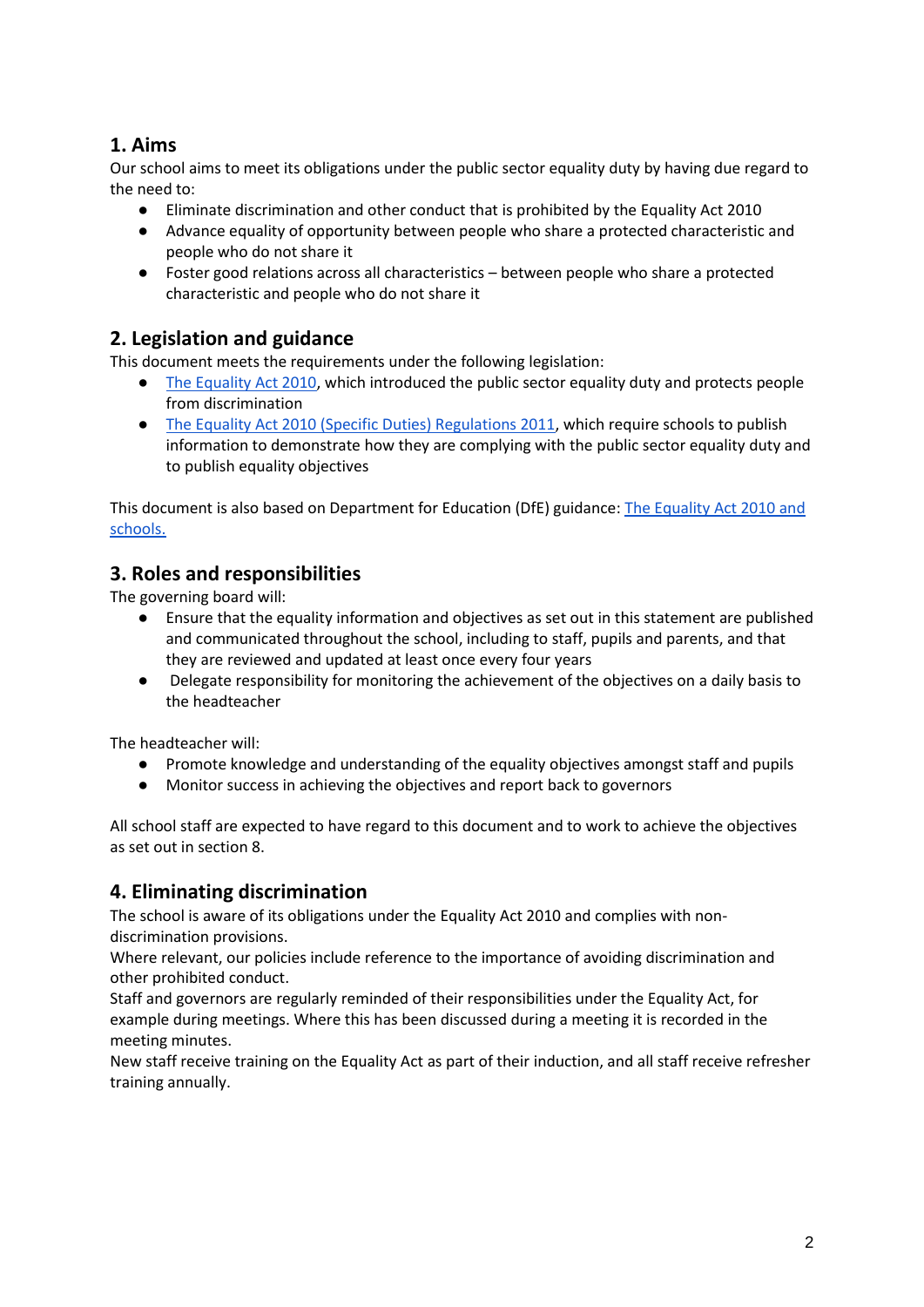## **5. Advancing equality of opportunity**

As set out in the DfE guidance on the Equality Act, the school aims to advance equality of opportunity by:

- Removing or minimising disadvantages suffered by people which are connected to a particular characteristic they have (e.g. pupils with disabilities, or gay pupils who are being subjected to homophobic bullying)
- Taking steps to meet the particular needs of people who have a particular characteristic
- Encouraging people who have a particular characteristic to participate fully in any activities (e.g. encouraging all pupils to be involved in the full range of school societies)

In fulfilling this aspect of the duty, the school will:

- Publish attainment data each academic year showing how pupils with different characteristics are performing
- Analyse the above data to determine strengths and areas for improvement, implement actions in response and publish this information
- Make evidence available identifying improvements for specific groups (e.g. declines in incidents of bullying)
- Publish further data about any issues associated with particular protected characteristics, identifying any issues which could affect our own pupils

## **6. Fostering good relations**

The school aims to foster good relations between those who share a protected characteristic and those who do not share it by:

- Promoting tolerance, friendship and understanding of a range of religions and cultures through different aspects of our curriculum. This includes teaching in RE, citizenship and personal, social, health and economic (PSHE) education, but also activities in other curriculum areas. For example, as part of teaching and learning in English/reading, pupils will be introduced to literature from a range of cultures
- Holding assemblies dealing with relevant issues. Pupils will be encouraged to take a lead in such assemblies and we will also invite external speakers to contribute
- Working with our local community. This includes inviting leaders of local faith groups to speak at assemblies, and organising school trips and activities based around the local community
- Encouraging and implementing initiatives to deal with tensions between different groups of pupils within the school. All pupils are encouraged to participate in the school's activities, such as sports clubs. We also work with parents to promote knowledge and understanding of different cultures

## **7. Equality considerations in decision-making**

The school ensures it has due regard to equality considerations whenever significant decisions are made.

The school always considers the impact of significant decisions on particular groups. For example, when a school trip or activity is being planned, the school considers whether the trip:

- Cuts across any religious holidays
- Is accessible to pupils with disabilities
- Has equivalent facilities for boys and girls

#### **8. Equality objectives**

- Promoting spiritual, moral, social and cultural development through our rich curriculum and extra-curricular opportunities.
- Promoting understanding and tolerance relating to people with disabilities and special needs.
- Tackling prejudice in relation to the protected characteristics.